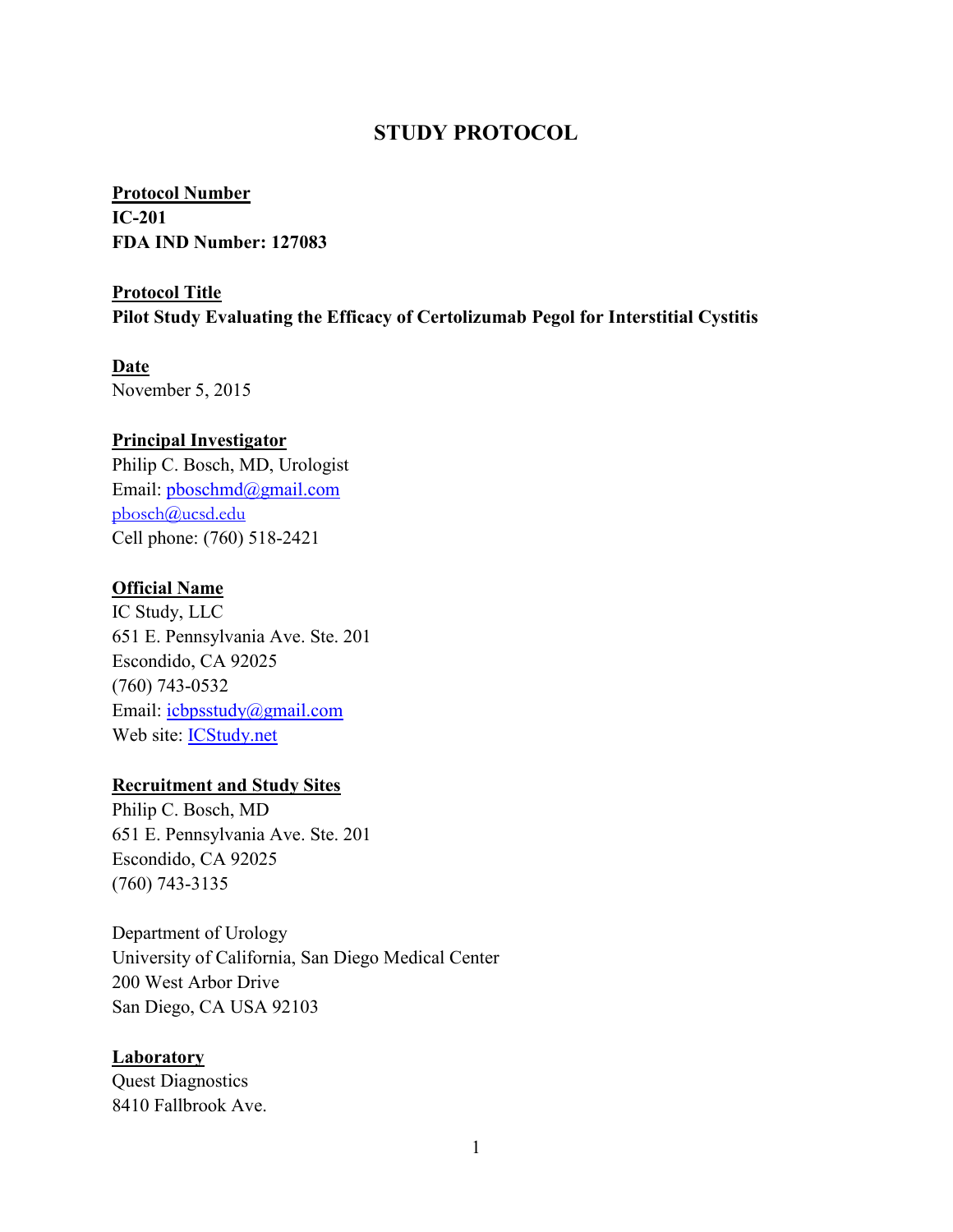West Hills, CA 91304 800 287-4309

#### **Institutional Review Board**

Aspire IRB Protocol: IC-201 Approval: 7/24/2015 11491 Woodside Ave. Santee, CA 92071 619 469-0108

### **Purpose and Study Background**

Interstitial cystitis/ bladder pain syndrome (IC/BPS) is a chronic, debilitating bladder disease characterized by suprapubic pressure or pain accompanied by urinary frequency and urgency, in the absence of an identifiable cause.<sup>1-3</sup> Population based studies have demonstrated a prevalence rate of 3 to 12 percent among women<sup>4-6</sup> and 2 to 4 percent for men.<sup>4</sup> The symptoms of IC/BPS result in a poor quality of life with sleep dysfunction, sexual dysfunction, depression, anxiety, and stress.<sup>7-9</sup>

The pathogenesis of IC/BPS is undefined. Treatments of IC/BPS have been empirical and inadequate.<sup>10-12</sup> Narcotics are the most commonly prescribed medication.<sup>13</sup> The direct cost of medical care for IC/BPS patients is  $> $11,000$  per year.<sup>14</sup> There are also the indirect costs to society including work absenteeism and decreased productivity. Investigation of novel therapies is needed.

IC/BPS has been postulated to be one of the autoimmune diseases. Like autoimmune diseases, IC/BPS affects more women than men. Infection and stress worsen both conditions. Pregnancy improves symptoms for both IC/BPS and autoimmune diseases. There is a clinical concordance of IC/BPS with other established autoimmune diseases.<sup>15</sup> IC/BPS as an autoimmune disease is not a new theory. In 1938 Fister recognized the clinical and histopathologic similarities between IC/BPS and lupus erythematosus.<sup>16</sup> In the 1980 review article, Oravisto viewed IC/BPS as an autoimmune disease due to the very chronic course of the disease, the absence of infection, the pathological findings, the common occurrence of antinuclear antibodies, and the response to certain modalities of treatment.<sup>17</sup> Immunosuppressive drugs including methotrexate, prednisone, and cyclosporine A, routinely used to treat autoimmune diseases, have shown efficacy in selected IC/BPS patients.<sup>18-20</sup> There are more than 80 different documented autoimmune diseases affecting every organ and tissue in the body. IC/BPS may be the autoimmune disease of the bladder.

2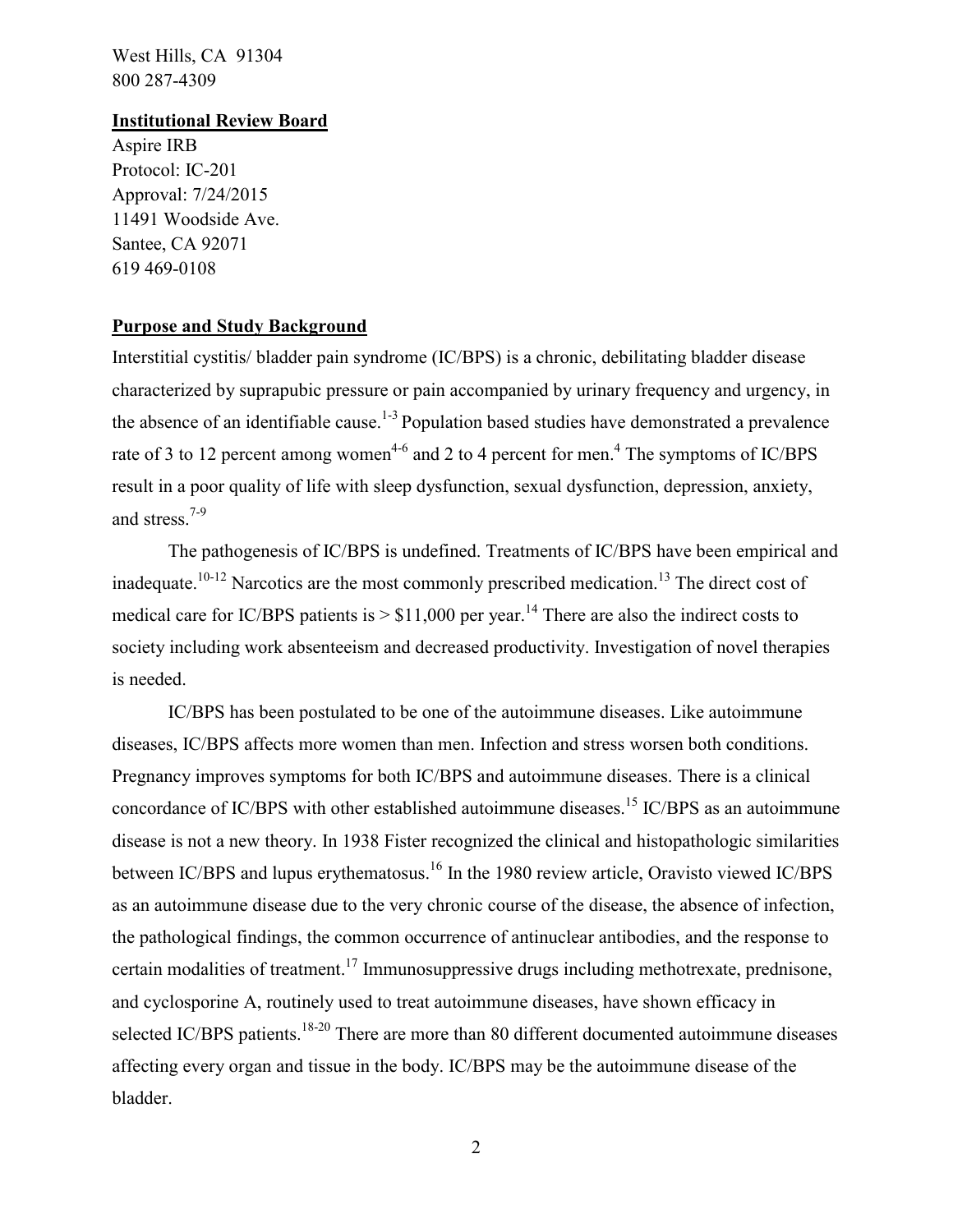Selective release of tumor necrosis factor-alpha (TNF $\alpha$ ) by mast cells (MC) plays a central role in the pathogenesis and pathophysiology of IC/BPS. Bladder biopsies of patients with IC demonstrate increase numbers of MC.<sup>21-23</sup> A selective release or degranulation of vasoactive and proinflammatory mediators by MC, a process called "activation", may explain IC/BPS pathogenesis.24,25 MC activation elicits an inflammatory response in urothelial cell IC/BPS models with secreted product TNF $\alpha$  playing a central role.<sup>26,27</sup> Inflammation in experimental IC/BPS was mediated by  $TNF\alpha$ <sup>26,28-30</sup> Drugs that inhibited  $TNF\alpha$  decreased this experimental IC/BPS bladder inflammation. Interruption of mast cell activation, with a decrease expression of TNF $\alpha$ , inhibited bladder inflammation in an autoimmune cystitis model.<sup>31</sup>

Elevated levels of TNF $\alpha$  in urine, serum, and tissue were found in patients with IC/BPS. TNFα, a proinflammatory cytokine released by immune cells, is central to the acute and chronic inflammation in autoimmune diseases.<sup>32,33</sup> Patients with clinically diagnosed IC/BPS, but no glomerulations observed with cystoscopy under anesthesia after hydrodistention, had elevated levels of TNF $\alpha$  in urine or bladder wash fluid.<sup>34</sup> However, patients with clinically diagnosed IC/BPS, but did have glomerulations observed with cystoscopy under anesthesia after hydrodistention, did not have elevated levels of TNFα in urine or bladder wash fluid compared to controls. Interestingly, cystoscopic findings were not felt to identify distinct subgroups of patients with IC/BPS symptoms.<sup>35</sup> TNF $\alpha$  was upregulated in urine of patients with overactive bladder<sup>36</sup>, a syndrome that has been considered a milder form of IC/BPS.<sup>37</sup> Serum levels of TNF $\alpha$  were significantly higher in patients with IC/BPS.<sup>38</sup> Tissue levels of TNF $\alpha$  were significantly elevated in women with vulvar vestibulitis.<sup>39</sup> Vulvar vestibulitis, also known as vulvodynia is part of the symptom complex in women with  $IC/BPS<sup>40</sup>$  TNF $\alpha$  is highly expressed in bladder urothelium tissue of patients with ulcerative IC/BPS and was suggested to be the causative etiology of IC/BPS.<sup>41</sup>

I recently completed a study (ClinicalTrials.gov Identifier NCT01295814) "A Randomized, Double-Blind, Placebo Controlled Trial of Adalimumab in the Treatment of Interstitial Cystitis/Bladder Pain Syndrome".<sup>42</sup> Adalimumab is one of several biological agents that are known as TNF $\alpha$  antagonists or TNF $\alpha$  blocking agents. Adalimumab is a recombinant, fully human, monoclonal antibody that neutralizes human  $TNF\alpha$ . In this study adalimumab treatment demonstrated a statistically significant improvement in outcome measures compared to baseline in patients with moderate to severe IC/BPS. However, adalimumab failed to demonstrate positive proof of concept compared to placebo due to a significant placebo effect. This confounding result was evaluated and analyzed in my paper "Examination of the Significant Placebo Effect in the Treatment of Interstitial Cystitis/ Bladder Pain Syndrome".<sup>43</sup> The

3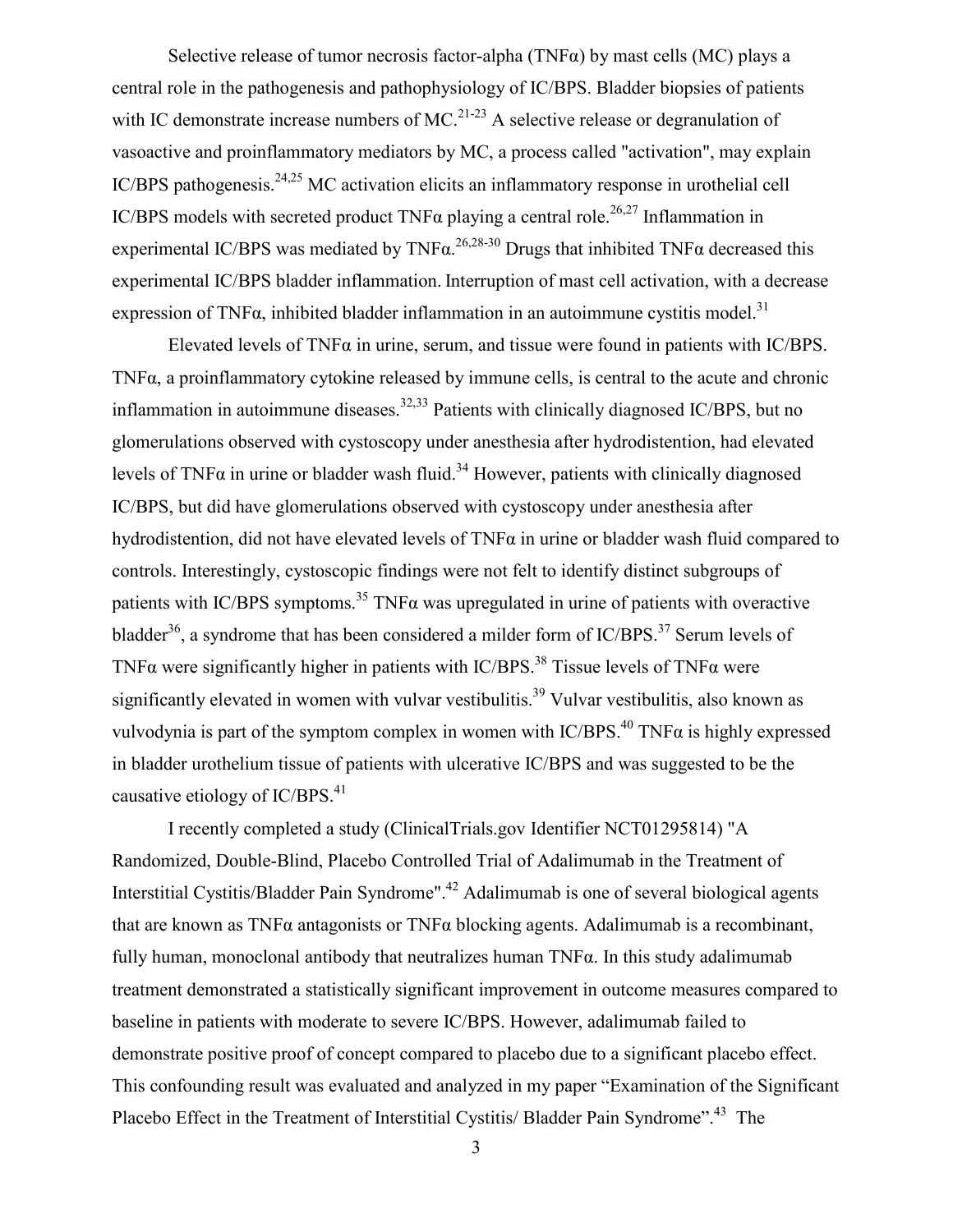conclusions of this paper were that this greater "placebo effect" represented the benefits of advice, support, education, and behavior modification programs. The recommendation was that physicians should review standard advice with all IC/BPS patients before starting medical therapy or clinical trials. Future studies should include a washout period after subjects receive standard IC/BPS advice. Only those patients who do not improve with standard IC advice and therapy would be participants in clinical trials.

Current understanding of the TNFα blocking agents recognizes differences in each of their mechanism of action and clinical experience. Adalimumab may not theoretically be the best TNFα blocking agent for the treatment of IC/BPS. Adalimumab mediates complementdependent cytotoxicity and antibody-dependent cell-mediated cytotoxicity. Adalimumab increases the proportion of cells undergoing apoptosis and the level of granulocyte degranulation.<sup>44</sup> This may not be therapeutically beneficial as IC/BPS histologically demonstrates a pancystitis with mast cell infiltration.<sup>45</sup> A total degranulation of these inflammatory cells with the release of histamine, cytokines, and proteolytic enzymes, typical of an anaphylactic reaction, may exacerbate bladder inflammation.

Certolizumab pegol (Cimzia) has some advantages over other TNFα blocking agents for the treatment of IC/BPS including better distribution in inflamed tissue<sup>46</sup>, development of low levels of neutralizing autoantibodies<sup>47</sup>, greater affinity to  $TNF\alpha^{48}$ , and efficacy when used in monotherapy<sup>49</sup>. Patients with rheumatoid arthritis treated with certolizumab pegol demonstrated a rapid clinical response, often within 2 weeks. Certolizumab pegol inhibits cytokine production.44 Certolizumab pegol has a unique mechanism of action that should be beneficial in the treatment of IC/BPS in that it has no complement-dependant cytotoxicity and antibodydependant cell-mediated cytotoxicity.44,50 IC/BPS histologically demonstrates a pancystitis with mast cell infiltration.<sup>45</sup> The polyethylene glycol moiety of certolizumab pegol inhibits mast cell degranulation.<sup>51</sup> TNF $\alpha$  blocking agents that do not cause cytolysis and prevents degranulation of these inflammatory cells should be therapeutically beneficial in the treatment of IC/BPS.

Most trials in IC/BPS use a patient-reported global response assessment (GRA) such as "Compared to when you began this trial, how would you rate your IC symptoms now?" as the primary endpoint.<sup>52,53</sup> The O'Leary-Sant Interstitial Cystitis Symptom Index and Problem Index (OSPI) questionnaire evaluates overall symptoms in IC/BPS patients.<sup>54</sup> The OSPI results confirm the clinical diagnosis of IC/BPS and establish the severity of the participants IC/BPS baseline symptoms. The Interstitial Cystitis Symptom Index (ICSI) is one of the two O'Leary-Sant Interstitial Cystitis Symptom and Problem Indexes. ICSI has been validated as a reliable

4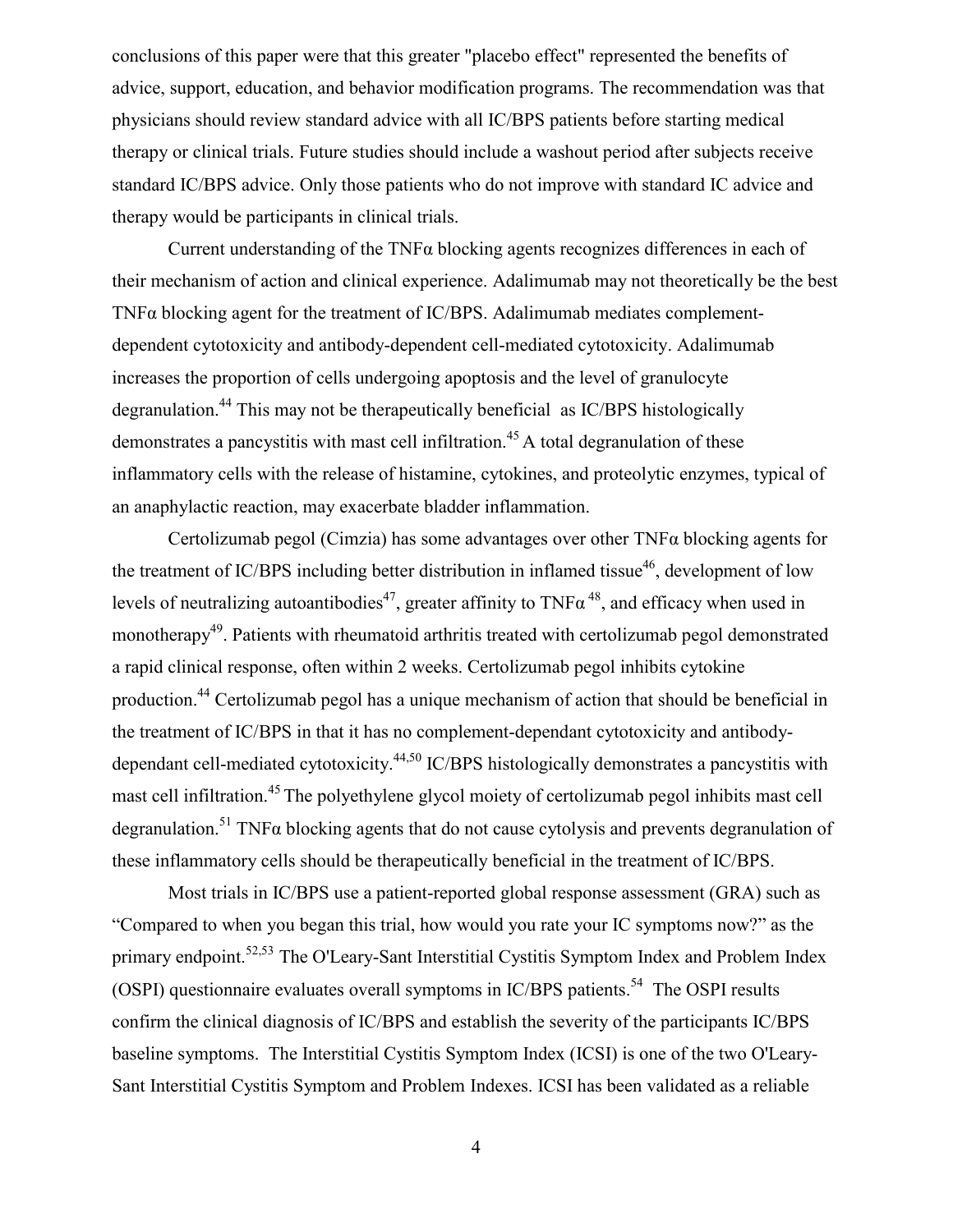and responsive measure of changes in IC/BPS symptoms.<sup>53,55</sup> ICSI is recommended as an endpoint in IC clinical trials.

Research has searched unsuccessfully for an inflammatory urine biomarker for the diagnosis of IC/BPS. However, Felson<sup>34</sup> demonstrated elevated urine TNF $\alpha$  levels measured by ELISA in patients with IC/BPS compared to controls. It would be interesting to measure urine TNFα levels with modern techniques in IC/BPS patients and see if those levels go down with certolizumab pegol treatment.

The FDA asked for more outcome measures so ICPI and numeric rating scale for pain and urgency was added. They asked for monitoring of patient with outcome data to week 18. We also agreed to change the potential total number of patients from 44 to 42 as this would maintain the 2:1 study medication ratio.

| <b>Condition</b>             | <b>Intervention</b>                     | <b>Phase</b> |
|------------------------------|-----------------------------------------|--------------|
| Cystitis, Interstitial       | Biological: Certolizumab pegol (Cimzia) | Phase III    |
| <b>Bladder Pain Syndrome</b> | Other: Placebo                          |              |

Study Type: Interventional

Study Design: Randomized, Double-Blind, Placebo Controlled Treatment, Efficacy Study

#### **Primary Outcome Measures**

The primary endpoint is improvement in global response assessment (GRA) at week 2

#### **Secondary Outcome Measures**

Improvement in GRA at week 4, 10, and 18

Improvement in the Interstitial Cystitis Symptom Index (ICSI) Interstitial Cystitis Problem Index

(ICPI) from baseline to week 2, 4, 10, and 18

11-point numeric pain and urgency scale at baseline, week 2, 4, 10, and 18

Midstream first void urine specimen level of TNFα normalized to urinary creatinine, at week 2,

4, 10, and 18 compared to baseline levels

Adverse events from time of Screening through the last clinic and phone call visit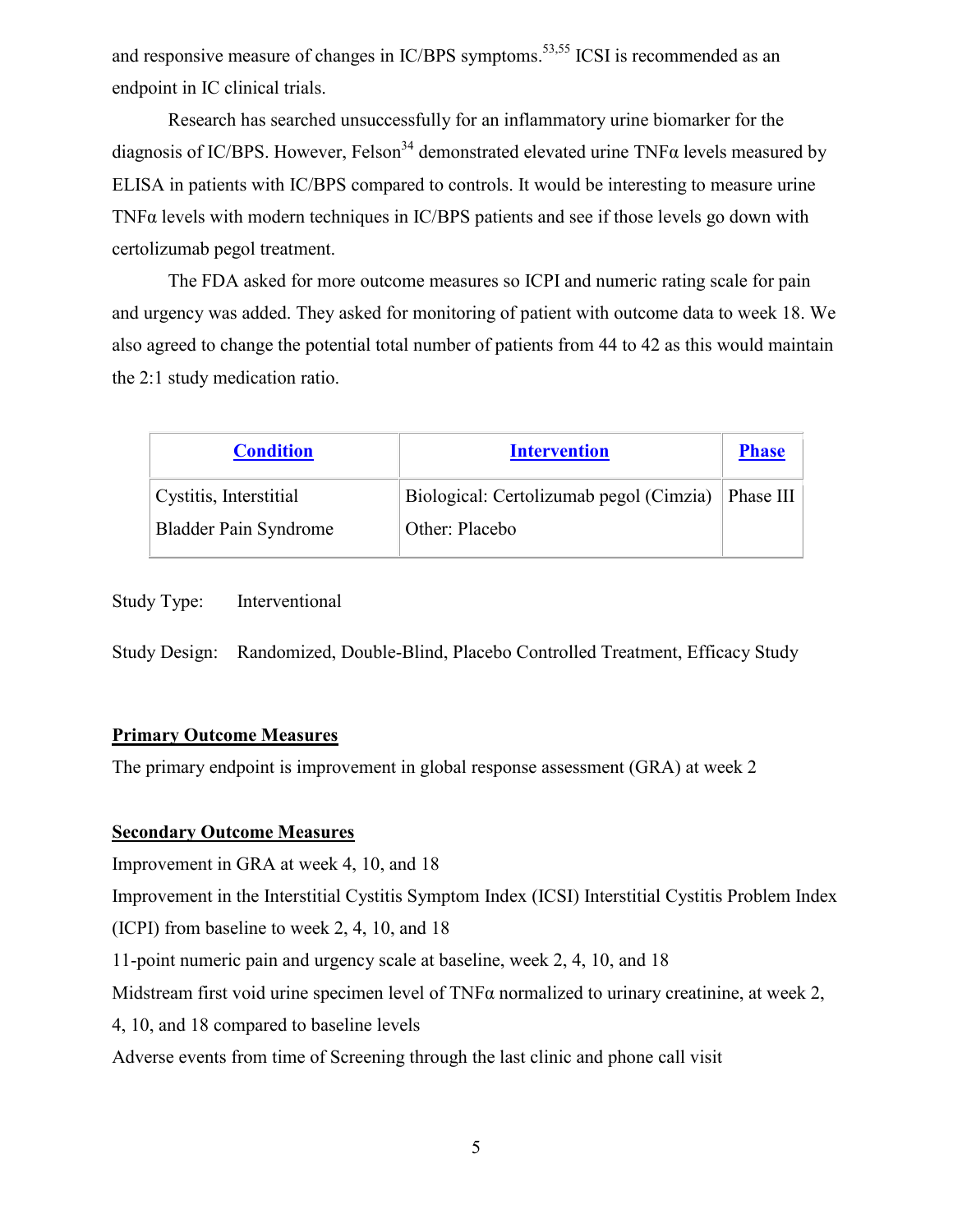## **Estimated enrollment** 42 patients

After subjective evaluation of efficacy and safety in the initial 30 patients, the total study sample size will be 42 study patients.

Previous IC/BPS studies demonstrated an approximate 20% placebo response rate.<sup>56</sup> Monotherapy response rate of certolizumab pegol in rheumatoid arthritis was 45%.<sup>49</sup> To achieve an 80% power using 2:1 randomization and a 2-sided  $p = 0.05$  a minimum of 39 subjects was required. The sample size was increased by 3 subjects to account for potential participant withdrawals.

| Arms             | <b>Assigned Intervention</b>                                               |
|------------------|----------------------------------------------------------------------------|
| Group $1$ :      | Biological: Certolizumab pegol (Cimzia) 400 mg pre-filled syringe loading  |
| Experimental     | dose given subcutaneously at week $0, 2$ , and 4 followed by a maintenance |
|                  | dose at week 8                                                             |
| Group 2: Placebo | Placebo: given subcutaneously at week 0, 2, 4, and week 8                  |
| Comparator       |                                                                            |

## **Eligibility**

Ages Eligible for Study: 18-65 Genders Eligible for Study: Female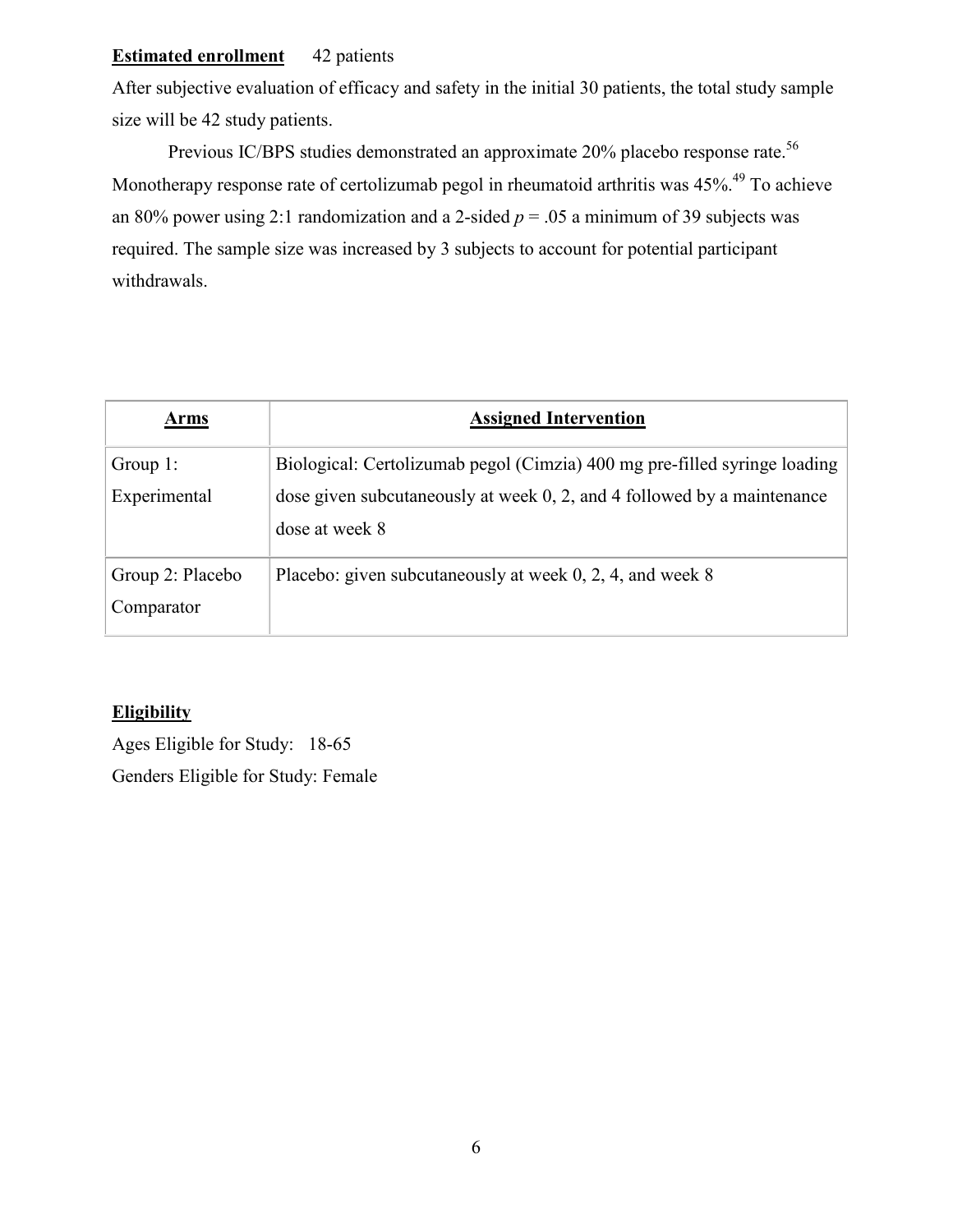## **Inclusion Criteria**:

- 1. A diagnosis of IC/BPS defined based on AUA guidelines as the following: an unpleasant sensation (pain, pressure, discomfort) perceived to be related to the urinary bladder, associated with lower urinary tract symptoms of more than 6 months duration, in the absence of infection or identifiable causes, documented history or patient reported.
- 2. Only those patients with moderate to severe IC/BPS will be included in the study.
- 3. Able to provide informed consent to participate in the study and comply with study requirements
- 4. Able to provide written authorization for use and release of health and research study information
- 5. Written documentation of being provided California's Experimental Subject's Bill of Rights
- 6. Females  $\geq$ 18 and  $\leq$  65 years of age previously diagnosed with interstitial cystitis/ bladder pain syndrome (IC/BPS) for a duration of greater than 6 months
- 7. Female patients of child-bearing potential must have a negative serum pregnancy test at Screening and use birth control while in the study.
- 8. O'Leary-Sant Interstitial Cystitis Symptom and Problem Indexes (OSPI) score≥ 18
- 9. No history of any cancer.
- 10. No bacterial cystitis in previous 1 month
- 11. No active herpes in previous 3 months
- 12. Never treated with cyclophosphamide
- 13. No neurogenic bladder dysfunction (due to a spinal cord injury, stroke, Parkinson's disease, multiple sclerosis, spina bifida or diabetic cystopathy)
- 14. Absence of bladder, ureteral or urethral calculi for previous 3 months

### **Exclusion criteria:**

- 1. Symptoms are relieved at one month reevaluation visit after receiving IC/BPS behavior modification advice at screening visit.
- 2. Symptoms are relieved by antimicrobials, antibiotics, or other medications for IC/BPS
- 3. Pregnant women, lactating mothers, nursing mothers, women suspected of being pregnant and woman who plan to be pregnant during the course of the clinical trial
- 4. Males
- 5. Patients with inadequate renal, hepatic, or cardiac function
- 6. Patients with history of gross hematuria within 2 years.
- 7. Patients with the following medical history: Lower urinary tract anatomical anomaly, pelvic radiotherapy, or active genital herpes
- 8. Patients with a history of tuberculosis (TB), recent exposure to TB, or recent travel to TB endemic regions. Patients should have a recent negative PPD (or negative CXR) prior to receiving treatment.
- 9. Patients who have undergone cystoscopy under anesthesia with bladder biopsy, hydrodistension, or fulguration of Hunner's ulcer within 3 months
- 10. Patients taking the following treatments for interstitial cystitis at Screening: Intravesical BCG, corticosteroid therapy, cyclosporine, or TNF-alpha inhibitors.
- 11. Patients with a history of receiving live vaccine including Flumist® influenza vaccine in the past 3 months.
- 12. Patients with a history of allergic or anaphylactic reaction to a therapeutic or diagnostic monoclonal antibody or IgG-fusion protein.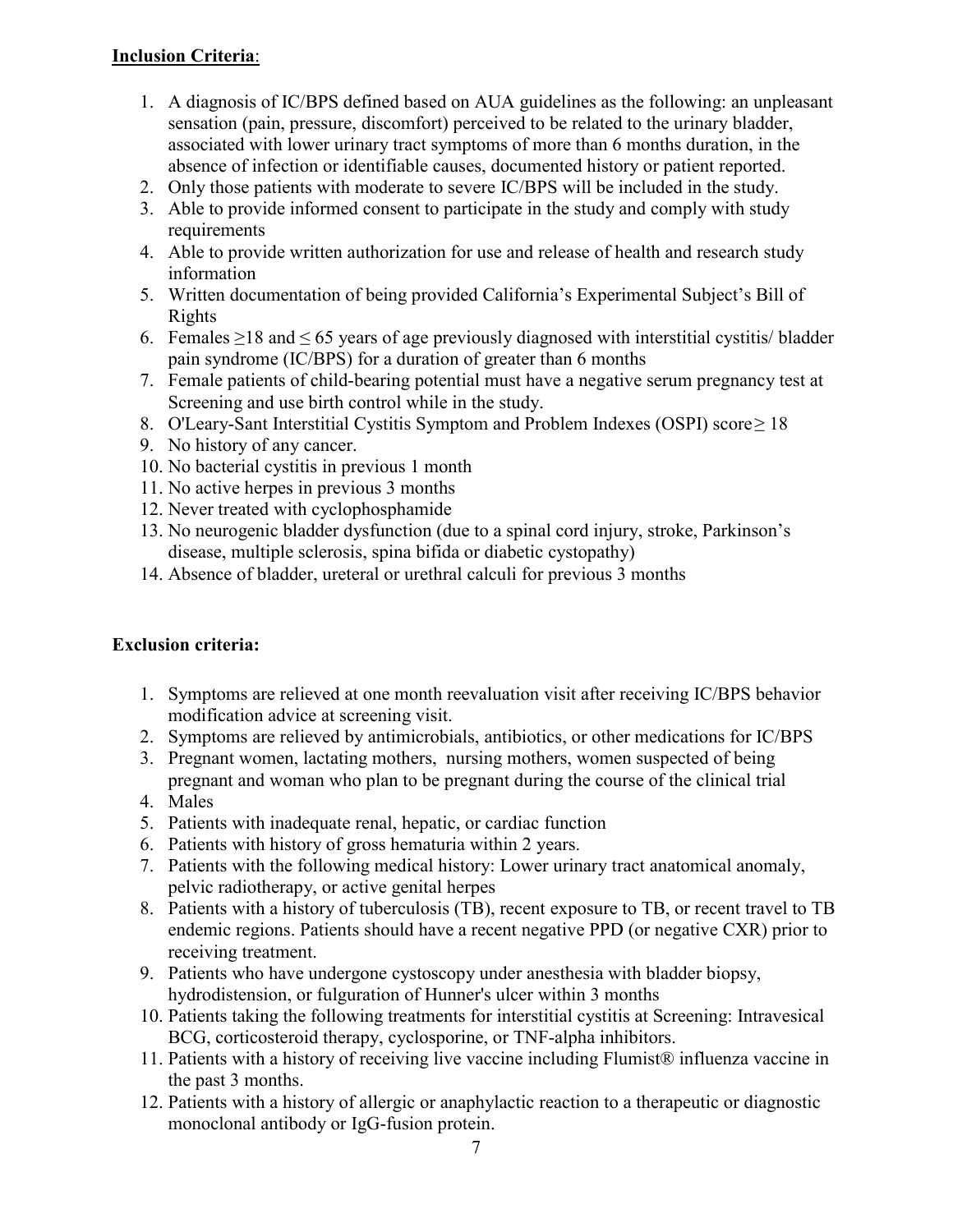- 13. Patients with a history of alcohol, analgesic or drug abuse within 2 years of Screening.
- 14. Patients with a history of any cancer.
- 15. Patients with a history of active Hepatitis B, Hepatitis C, or Human Immunodeficiency Virus (HIV) infection, or who are known carriers (Hepatitis B).
- 16. Patients with a history of invasive fungal infections, recent travel to regions endemic for the following invasive fungal infections: San Joaquin Fever, aspergillosis, histoplasmosis, candidiasis, coccidiodomycosis, blastomycosis, and pneumocystosis.
- 17. Patients with a history of diabetes mellitus.
- 18. Patients with a history of a neurologic disease included but not limited to central demyelinating diseases, including multiple sclerosis; and a history of peripheral demyelinating disease, including Guillain-Barre syndrome.
- 19. Other severe acute or chronic medical or psychiatric condition or laboratory abnormality that may increase the risk associated with study participation or investigational product administration or may interfere with the interpretation of study results and, in the judgment of the Investigator, would make the patient inappropriate for entry into this study.

#### **Study Design**

Patients enter a one month Screening period to assess inclusion/exclusion criteria, sign informed consent, and determine study eligibility. At the initial screening visit, patients will be instructed in behavior modification techniques to improve IC/BPS symptoms.<sup>43</sup> Patients are reassessed at least one month later for inclusion/exclusion criteria and determine study eligibility. Patients who do not improve with standard IC/BPS advice and pass clinical and laboratory screening can be participants in the study. Baseline evaluation of the included patients will be done with the O'Leary-Sant Interstitial Cystitis Symptom Index and Problem Index (OSPI). At the baseline visit (week 0), all eligible IC/BPS patients will be randomized in a blinded fashion to receive in a 2:1 ratio either SQ certolizumab pegol 400mg or SQ placebo at weeks 0, 2, 4 followed by a maintenance dose at 8 weeks. The length of the study will be 18 weeks. The effectiveness of certolizumab pegol will be assessed at week 2, 4, 10, and 18 using GRA, ICSI, ICPI, and the numeric pain and urgency scale. After subjective evaluation of efficacy and safety in the initial 30 patients, the total study sample size will be 42 study patients.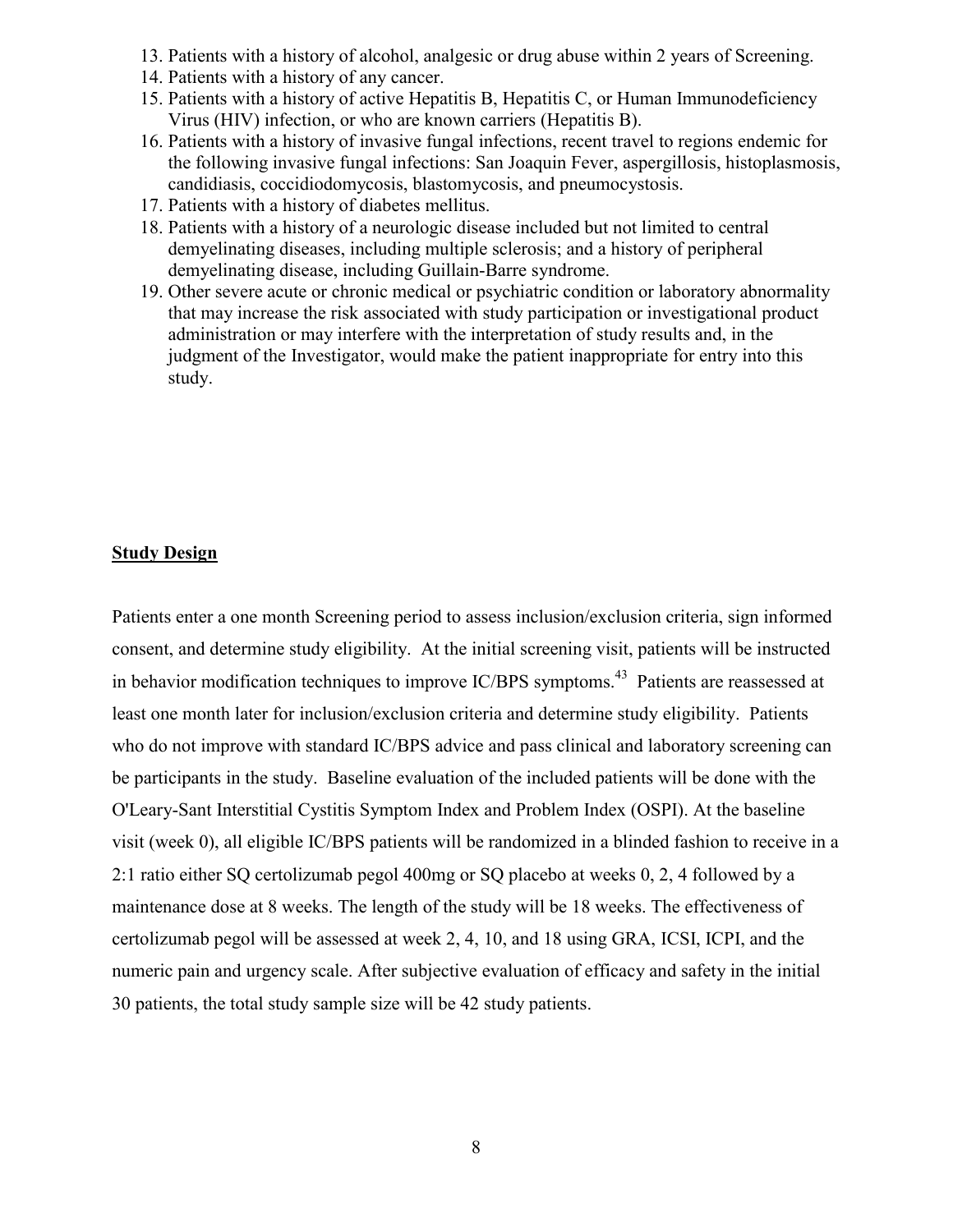A midstream urine will be collected at baseline and weeks 2, 4, 10, and 18 from all participants. Quest Diagnostics Nichols Institute, San Juan Capistrano, CA or similar lab will perform an ELISA TNF $\alpha$  and creatinine levels on these samples.



**Pilot Study Evaluating the Efficacy of CZP for Interstitial Cystitis Study Flow Chart**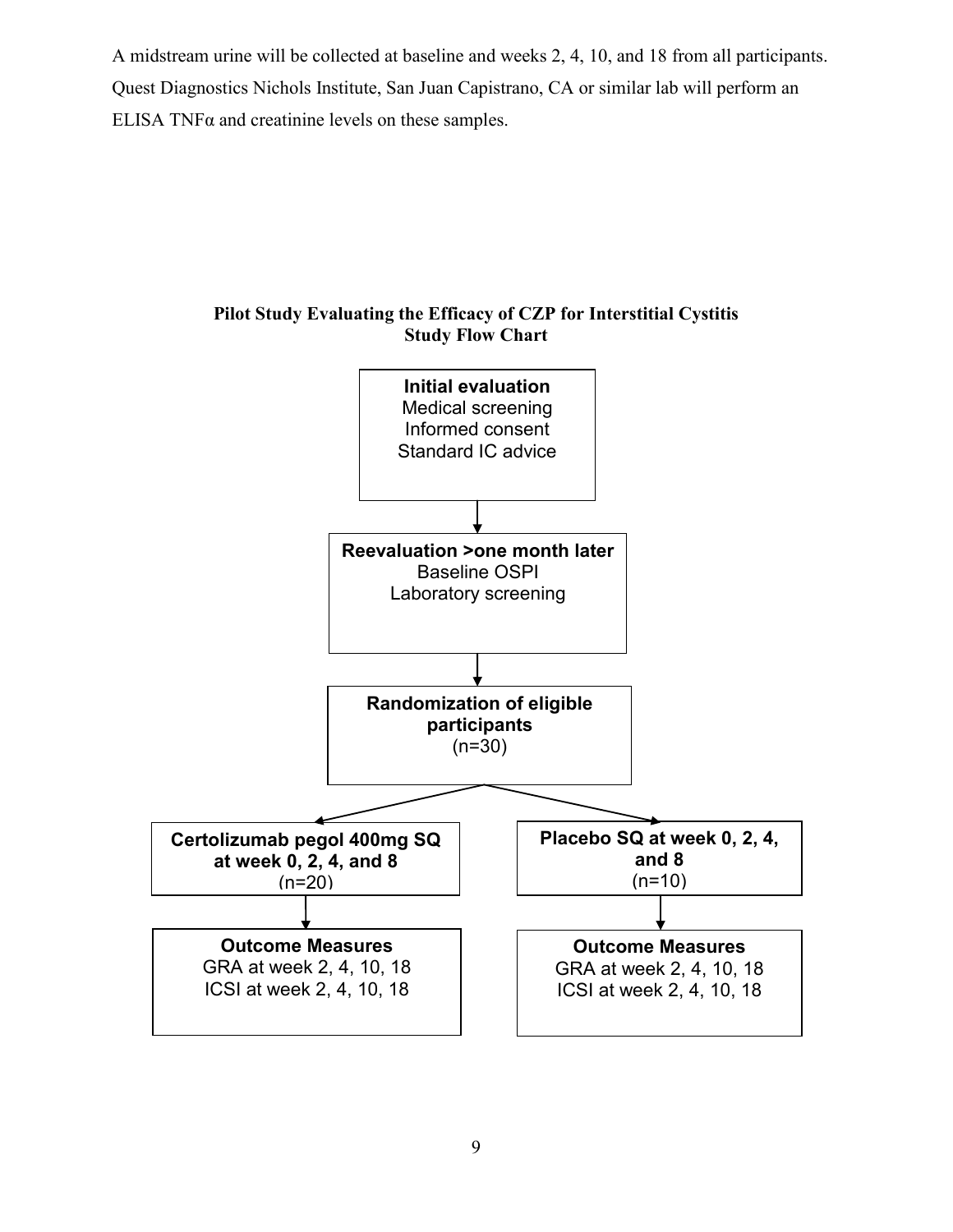# **Trial Schedule**

|                         | <b>Screen</b>             | >One Month<br><b>Reevaluation</b> | <b>Baseline</b>           | <b>Visit</b><br>$\mathbf{1}$ | <b>Visits</b><br>2, 3     | Visit 4 | <b>Phone</b><br>Follow-  | <b>Phone</b><br>Follow- |  |
|-------------------------|---------------------------|-----------------------------------|---------------------------|------------------------------|---------------------------|---------|--------------------------|-------------------------|--|
|                         |                           |                                   |                           |                              |                           |         | $\mathbf{u}\mathbf{p}^6$ | up <sup>6</sup>         |  |
| <b>Study Day</b>        | $-37$                     | $-7$                              | $\mathbf{0}$              | 14                           | 28,56                     | 70      | 98                       | 126                     |  |
| Study Week              | $-5$                      | $-1$                              | $\boldsymbol{0}$          | $\overline{2}$               | 4,8                       | 10      | 14                       | 18                      |  |
| <b>Study</b>            |                           |                                   |                           |                              |                           |         |                          |                         |  |
| procedures:             |                           |                                   |                           |                              |                           |         |                          |                         |  |
| Obtain Informed         | X                         |                                   |                           |                              |                           |         |                          |                         |  |
| Consent                 |                           |                                   |                           |                              |                           |         |                          |                         |  |
| Medical History         | $\mathbf X$               |                                   |                           |                              |                           |         |                          |                         |  |
| Medication              | X                         | X                                 | X                         | X                            | X                         | X       |                          |                         |  |
| Review                  |                           |                                   |                           |                              |                           |         |                          |                         |  |
| Vitals <sup>1</sup>     | X                         | $\mathbf X$                       | $\mathbf X$               | X                            | X                         | X       |                          |                         |  |
| Physical Exam           | $\boldsymbol{\mathrm{X}}$ |                                   |                           |                              |                           |         |                          |                         |  |
| OSPI <sup>2</sup>       | X                         | $\boldsymbol{\mathrm{X}}$         |                           |                              |                           |         |                          |                         |  |
| anti-HCV, HBsAG         |                           | $\mathbf X$                       |                           |                              |                           |         |                          |                         |  |
| PPD                     |                           | $\mathbf X$                       |                           |                              |                           |         |                          | $\mathbf X$             |  |
| CBC                     |                           |                                   |                           |                              |                           | X       |                          | X                       |  |
| Urinalysis              | X                         | X                                 | X                         | X                            | X                         | X       |                          |                         |  |
| Urine Culture           |                           | $\boldsymbol{\mathrm{X}}$         | $\boldsymbol{\mathrm{X}}$ | X                            | X                         | X       |                          |                         |  |
| <b>Urine Pregnancy</b>  |                           | X                                 |                           |                              |                           |         |                          |                         |  |
| Test                    |                           |                                   |                           |                              |                           |         |                          |                         |  |
| Eligibility             |                           | X                                 | $\mathbf X$               |                              |                           |         |                          |                         |  |
| Assessment              |                           |                                   |                           |                              |                           |         |                          |                         |  |
| Dispense Study          |                           |                                   | X                         | X                            | X                         |         |                          |                         |  |
| Drug                    |                           |                                   |                           |                              |                           |         |                          |                         |  |
| <b>Injection Site</b>   |                           |                                   | $\mathbf X$               | $\mathbf X$                  | $\boldsymbol{\mathrm{X}}$ |         |                          |                         |  |
| Evaluation <sup>3</sup> |                           |                                   |                           |                              |                           |         |                          |                         |  |
| <b>Adverse Events</b>   |                           |                                   | $\overline{X}$            | $\overline{X}$               | $\overline{X}$            | X       | $\overline{X}$           | X                       |  |
| GRA <sup>4</sup>        |                           |                                   |                           | X                            | X                         | X       |                          | X                       |  |
| ICSI, ICPI <sup>5</sup> |                           |                                   |                           | X                            | X                         | X       |                          | X                       |  |
| Numeric scale of        | $X_{\mathcal{E}}$         | X                                 | X                         | X                            | X                         | X       |                          | X                       |  |
| pain and urgency        |                           |                                   |                           |                              |                           |         |                          |                         |  |

1. Height, weight, blood pressure, pulse, temperature

2. O'Leary-Sant Interstitial Cystitis Symptom Index and Problem Index

3. Monitor subjects for systemic and local hypersensitivity reactions for one hour after injection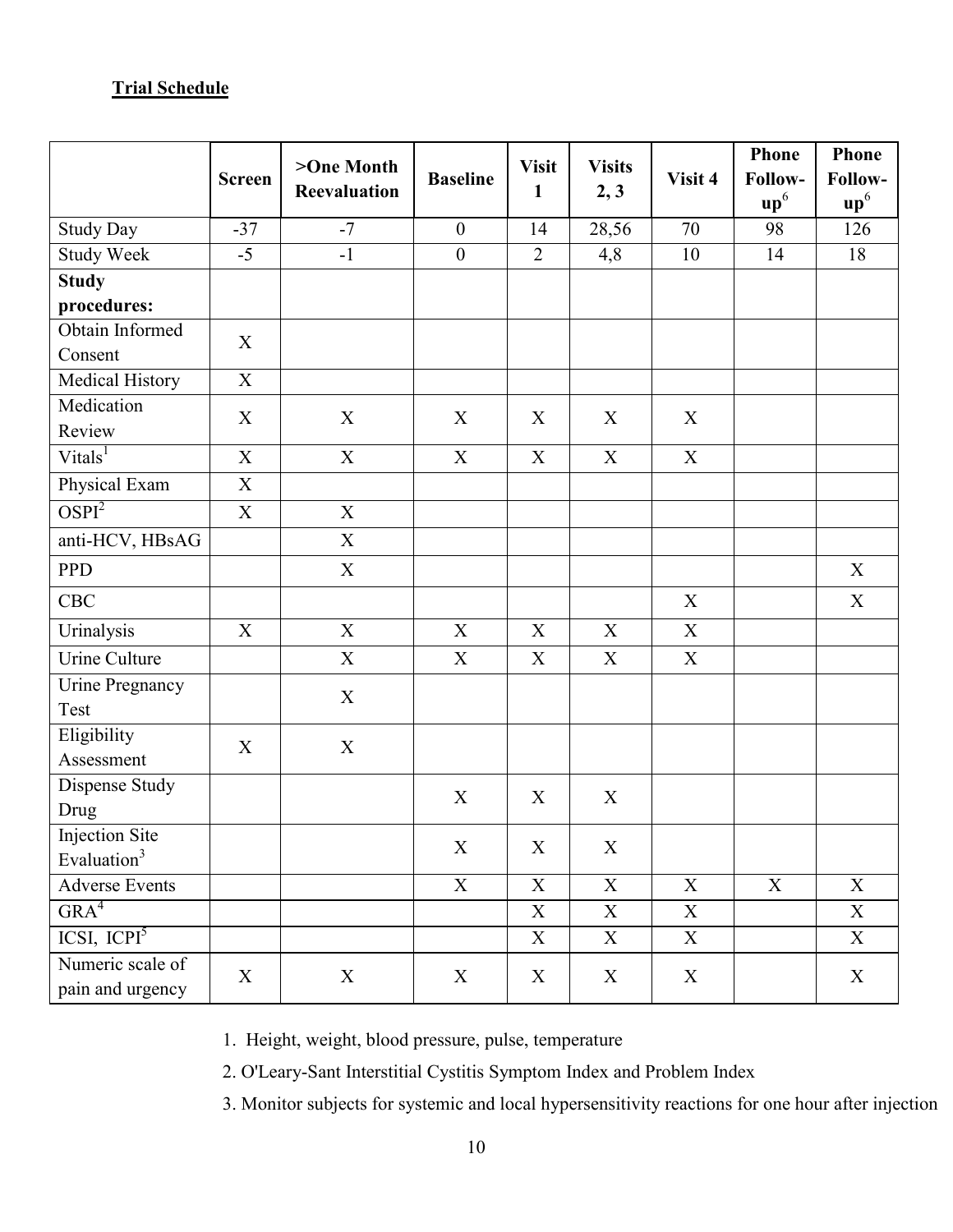- 4. Global response assessment
- 5. Interstitial Cystitis Symptom Index, Interstitial Cystitis Problem Index
- 6. In-office visit if determined to be clinically necessary

### **Statistical Analysis**

All statistical summaries and 2-sample t-tests were performed using the Data Desk® version 6.3. Comparison of these changes between treatment groups are also shown as 95% confidence intervals (CI). The chi-square test or Fisher's exact test was applied to analyze baseline demographics, improvement with GRA treatment responders, and the proportion of patients with a reduction from baseline of 30% or greater in their pain intensity score between treatment groups.

### **Safety Evaluation**

Patients will be assessed at office visits and by continuous availability by phone for adverse events. Adverse effects may include rhinitis, headache, rash, pruritus, injection site reaction, infections, tuberculosis, cancer, and demyelinating diseases.

### **Stopping Criteria for Adverse Events**

#### **Serious infections**:

These include TB and infections caused by viruses, fungi, or bacteria. Symptoms related to TB include cough, low-grade fever, weight loss, or loss of body fat and muscle.

### **Allergic reactions**:

Signs of a serious allergic reaction include skin rash, a swollen face, or trouble breathing.

#### **Nervous system problems**: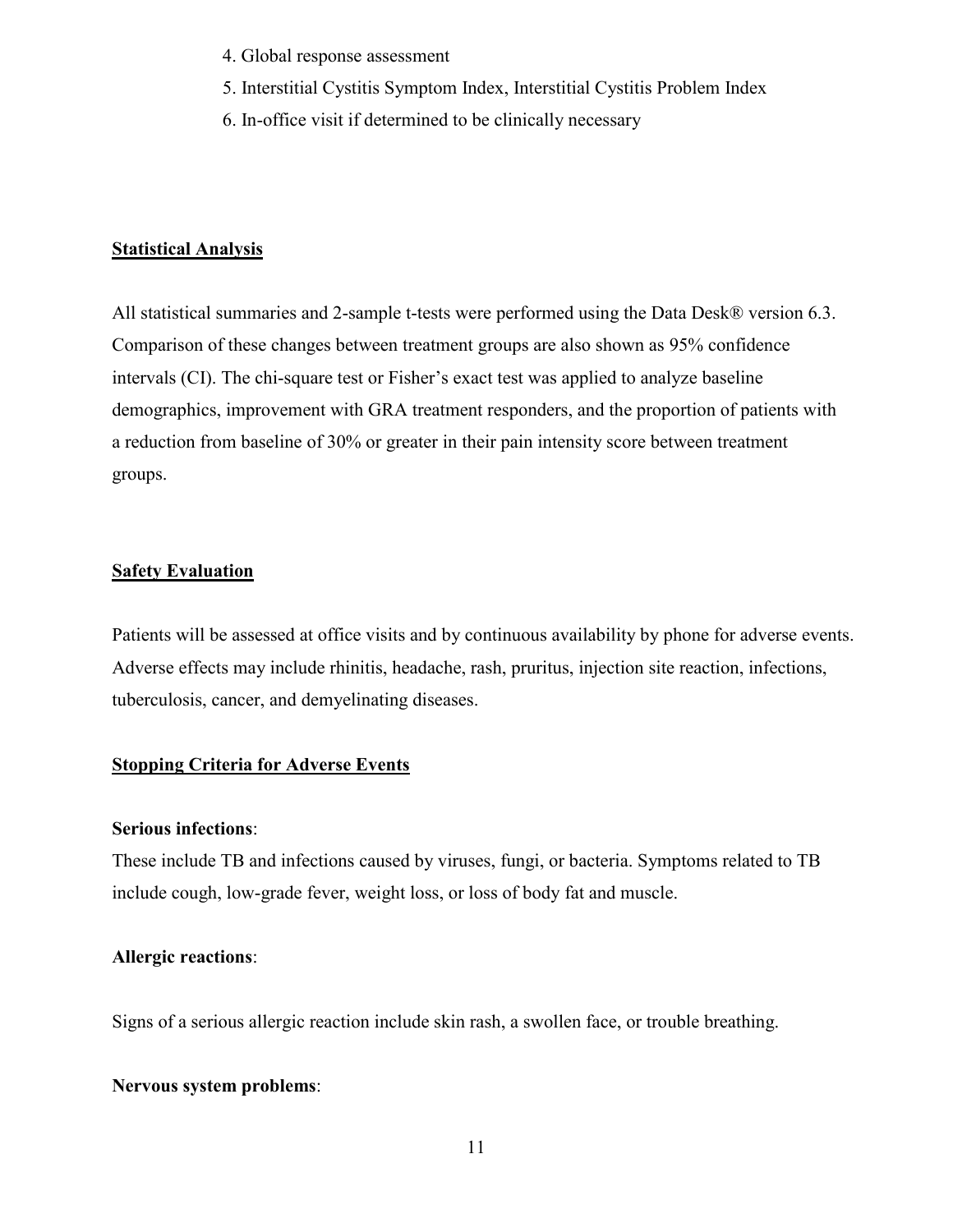Signs and symptoms include numbness or tingling, problems with your vision, weakness in your arms or legs, and dizziness.

### **Blood problems**:

Symptoms include a fever that does not go away, bruising or bleeding very easily, or looking very pale.

### **New heart failure or worsening of heart failure you already have**:

Symptoms include shortness of breath or swelling of your ankles or feet, or sudden weight gain.

## **Immune reactions including a lupus-like syndrome**:

Symptoms include chest discomfort or pain that does not go away, shortness of breath, joint pain, or rash on your cheeks or arms that gets worse in the sun.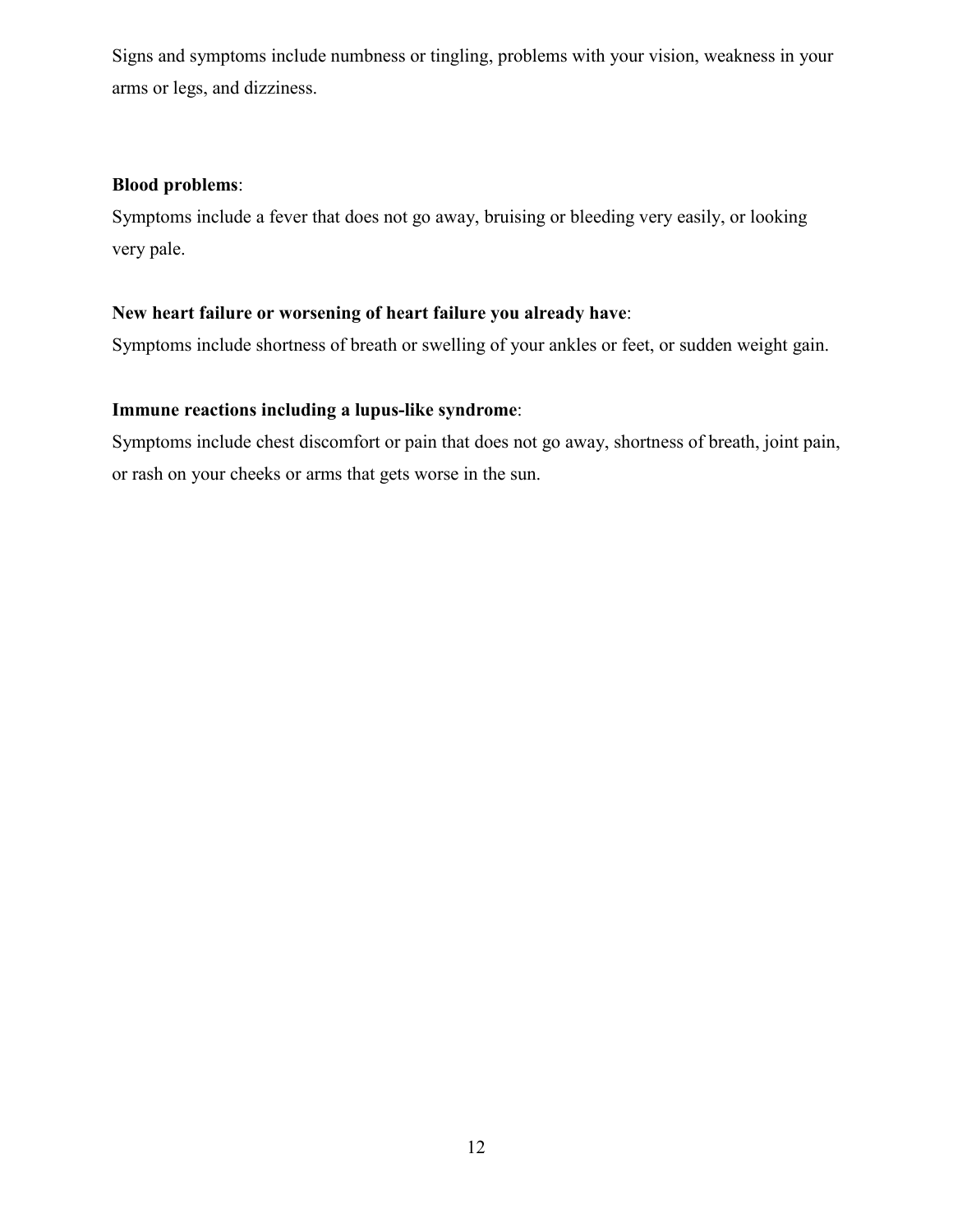### **References**

- 1. Simon LJ, Landis JR, Erickson DR et al: The Interstitial Cystitis Data Base Study: concepts and preliminary baseline descriptive statistics. Urology 1997; **49(Suppl 5A):** 64.
- 2. van de Merwe JP, Nordling J, Bouchelouche K et al: Diagnostic criteria, classification, and nomenclature for painful bladder syndrome/interstitial cystitis: an ESSIC proposal. Eur Urol 2008; **53:** 60.
- 3. Hanno P, Lin A, Nordling J et al: Bladder pain syndrome committee of the international consultation on incontinence. Neurourol Urodyn 2010; **29:** 191.
- 4. Clemens JQ, Meenan RT, Rosetti M et al: Prevalence of interstitial cystitis symptoms in a managed care population. J Urol 2005; **174:** 576.
- 5. Rosenberg MT and Hazzard M: Prevalence of interstitial cystitis symptoms in women: a population based study in the primary care office. J Urol 2005; **174:** 2231.
- 6. Berry SH, Eliott MN, Suttorp M et al: Prevalence of symptoms of bladder pain syndrome/interstitial cystitis among adult females in the United States. J Urol 2011; **186:** 540.
- 7. Michael YL, Kawachi I, Stampfer MJ et al: Quality of life among women with interstitial cystitis. J Urol 2000; **164:** 423.
- 8. Rothrock NE, Lutgendorf SK, Hoffman A et al: Depressive symptoms and quality of life in patients with interstitial cystitis. J Urol 2002; **167:** 1763.
- 9. Nickel JC, Tripp DA, Pontari M et al: Psychosocial phenotyping in women with interstitial cystitis/painful bladder syndrome: a case control study. J Urol 2010; **183:** 167.
- 10. Propert KJ, Schaeffer AJ, Brensinger CM et al: A prospective study of interstitial cystitis: results of longitudinal followup of the interstitial cystitis data base cohort. The Interstitial Cystitis Data Base Study Group. J Urol 2000; **163:** 1434.
- 11. Phatak S, and Foster HE: The management of interstitial cystitis: an update. Nat Clin Pract 2006; **3(1):** 45.
- 12. Dimitrakov J, Kroenke K, Steers WD et al: Pharmacologic management of painful bladder syndrome/interstitial cystitis – A systematic review. Arch Intern Med 2007; **167(18):** 1922.
- 13. Anger JT, Zabihi N, Clemens JQ et al: Treatment choices, duration, and cost in patients with interstitial cystitis and painful bladder syndrome. Int Urogynecol J 2011; **22:** 395.
- 14. Robinson R: The economic burden of interstitial cystitis and painful bladder syndrome. J Urol 2011; **185(4S):** e129.
- 15. Alagiri M, Chottiner S, Ratner V et al: Interstitial cystitis: unexplained associations with other chronic disease and pain syndromes. Urology 1997; **49(5A):** 52.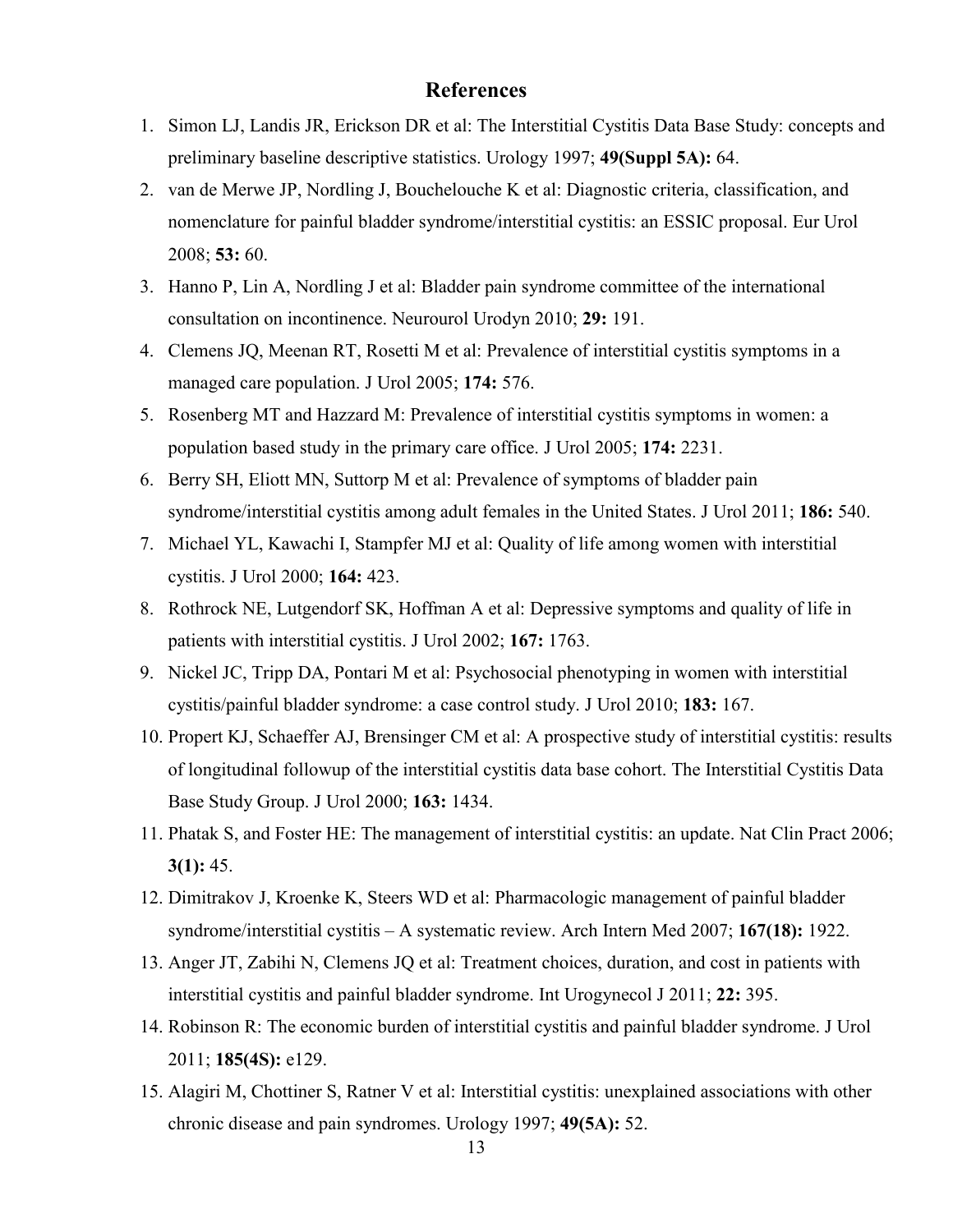- 16. Fister GM: Similarity of interstitial cystitis to lupus erythematosus. J Urol 1938; **40:** 37.
- 17. Oravisto KJ: Interstitial cystitis as an autoimmune disease. A review. Eur Urol 1980; **6:**  10.
- 18. Moran PA, Dwyer PL, Carey MP et al: Oral methotrexate in the management of refractory interstitial cystitis. Aust N Z Obstet Gynaecol 1999; **39:** 468.
- 19. Soucy F and Gregoire M: Efficacy of prednisone for severe refractory ulcerative interstitial cystitis. J Urol 2005; **173:** 841.
- 20. Forrest JB, Payne CK, Erickson DR: Cyclosporine A for refractory interstitial cystitis/bladder pain syndrome: Experience at 3 tertiary centers. J Urol 2012; **188:** 1186.
- 21. Larsen S, Thompson SA, Hald T et al: Mast cells in interstitial cystitis. Brit J Urol 1982; **54:** 283.
- 22. Feltis JT, Perez-Marrero R, and Emerson LE: Increased mast cells of the bladder in suspected cases of interstitial cystitis: a possible disease marker. J Urol 1987; **138:** 42.
- 23. Theoharides TC, Sant GR, el-Mansoury M et al: Activation of bladder mast cells in interstitial cystitis: a light and electron microscopic study. J Urol 1995; **153:** 629.
- 24. Letourneau R, Pang X, Sant GR et al: Intragranular activation of bladder mast cells and their association with nerve processes in interstitial cystitis. Br J Urol 1996; **77:** 41.
- 25. Theoharides TC, Kempuraj D, and Sant GR: Mast cell involvement in interstitial cystitis: a review of human and experimental evidence. Urology 2001; **57 (suppl 6A):** 47.
- 26. Batler RA, Sengupta S, Forrestal SG et al: Mast cell activation triggers a urothelial inflammatory response mediated by tumor necrosis factor-α. J Urol 2002; **168:** 819.
- 27. Chen MC, Blunt LW, Pins MR et al: Tumor necrosis factor promotes differential trafficking of bladder mast cells in neurogenic cystitis. J Urol 2006; **175:** 754.
- 28. Gonzales RR, Fong T, Belmar N et al: Modulating bladder neuro-inflammation: RDP58, a novel anti-inflammatory peptide, decreases inflammation and nerve growth factor production in experimental cystitis. J Urol 2005; **173:** 630.
- 29. Boucher W, Kempuraj D, Cao J et al: Intravesical suplatast tosilate (IPD-1151T) inhibits experimental bladder inflammation. J Urol 2007; **177:** 1186.
- 30. Boucher W, Stern JM, Kotsinyan V et al: Intravesical nanocrystalline silver decreases experimental bladder inflammation. J Urol 2008; **179:** 1598.
- 31. Liu WJ and Luo Y: Interruption of mast cell function effectively inhibits bladder inflammation in an autoimmune cystitis model. J Urol 2008; **179 (suppl 4):** 62.
- 32. Feldmann M: Development of anti-TNF therapy for rheumatoid arthritis. Nat Rev Immunol 2002; **2:** 364.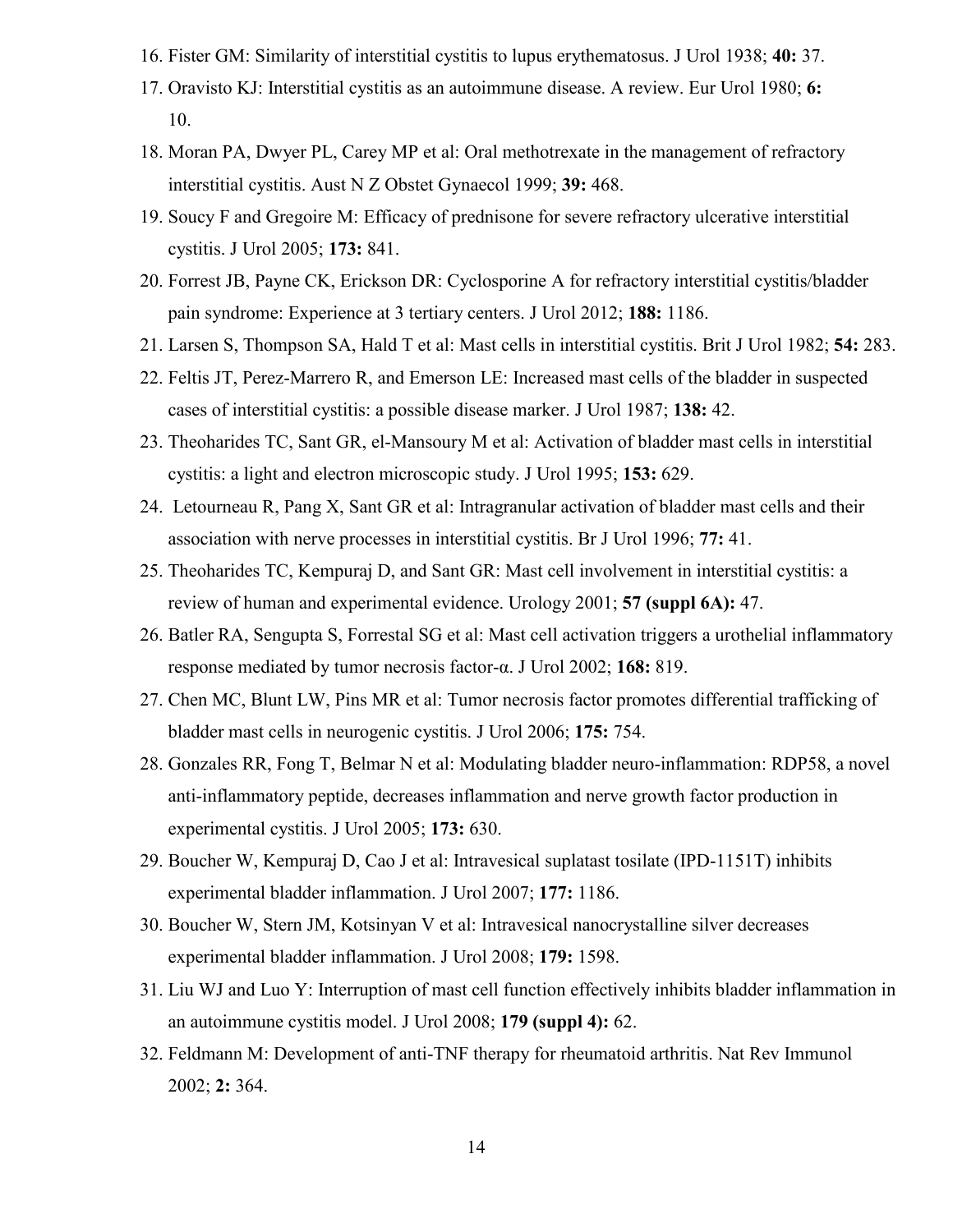- 33. Tracey D, Klareskog L, Sasso EH et al: Tumor necrosis factor antagonist mechanisms of action: a comprehensive review. Pharmacol Ther 2008; **117:** 244.
- 34. Felsen D, Frye S, Trimble LA et al: Inflammatory mediator profile in urine and bladder wash fluid of patients with interstitial cystitis. J Urol 1994; **152:** 355.
- 35. Erickson DR, Tomaszewski JE, Kunselman AR et al: Do the National Institute of Diabetes and Digestive and Kidney Diseases cystoscopic criteria associate with other clinical and objective features of interstitial cystitis. J Urol 2005; **173:** 93.
- 36. Ghoniem G, Faruqui N, Elmissiry M et al: Differential profile analysis of urinary cytokines in patients with overactive bladder. Int Urogynecol J 2011; **22:** 953.
- 37. MacDiarmid SA and Sand PK: Diagnosis of interstitial cystitis/painful bladder syndrome in patients with overactive bladder symptoms. Rev Urol 2007; **9(1):** 9.
- 38. Jiang YH, Peng CH, Liu HT et al: Increased pro-inflammatory cytokines, C-reactive protein and nerve growth factor expressions in serum of patients with interstitial cystitis/bladder pain syndrome. PLoS ONE 2013: **8(10):** e76779.
- 39. Foster DC and Hasday JD: Elevated tissue levels of interleukin-1β and tumor necrosis factor- α in vulvar vestibulitis. Obstet Gynecol 1997; **89(2):** 291.
- 40. Gardella B, Porru D, Nappi RE et al: Interstitial cystitis is associated with vulvodynia and sexual dysfunction- a case-control study. J Sex Med 2011; **8(6):** 1726.
- 41. Ogawa T, Homma T, Igawa Y et al: CXCR3 binding chemokine and TNFSF14 over expression in bladder urothelium of patients with ulcerative interstitial cystitis. J Urol 2010; **183:** 1206.
- 42. Bosch PC: A randomized, double-blind, placebo controlled trial of adalimumab in the treatment of interstitial cystitis/bladder pain syndrome. J Urol 2014; **191:** 77.
- 43. Bosch PC: Examination of the significant placebo effect in the treatment of interstitial cystitis/ bladder pain syndrome. Urology 2014; **84:** 321.
- 44. Nesbitt A, Fossati G, Bergin M et al: Mechanism of action of certolizumab pegol (CDP870): in vitro comparison with other anti-tumor necrosis factor α agents. Inflamm Bowel Dis 2007; **13 (II):** 1323.
- 45. Larsen S, Thompson SA, Hald T et al: Mast cells in interstitial cystitis. Brit J Urol 1982; **54:**  283.
- 46. Marenzana M, Eddleston A, Vulger A et al: Differential distribution of a pegylated Fab' into inflamed versus normal tissue compared with an IGG in arthritis and colitis models (abstract). Ann Rheum Dis 2010; **69(suppl 2):** A61.
- 47. Schreiber S, Khaliq-Kareemi M, Lawrence IC et al: Maintenance therapy with certolizumab pegol for Crohn's Disease. NEJM 2007; **357:** 239.